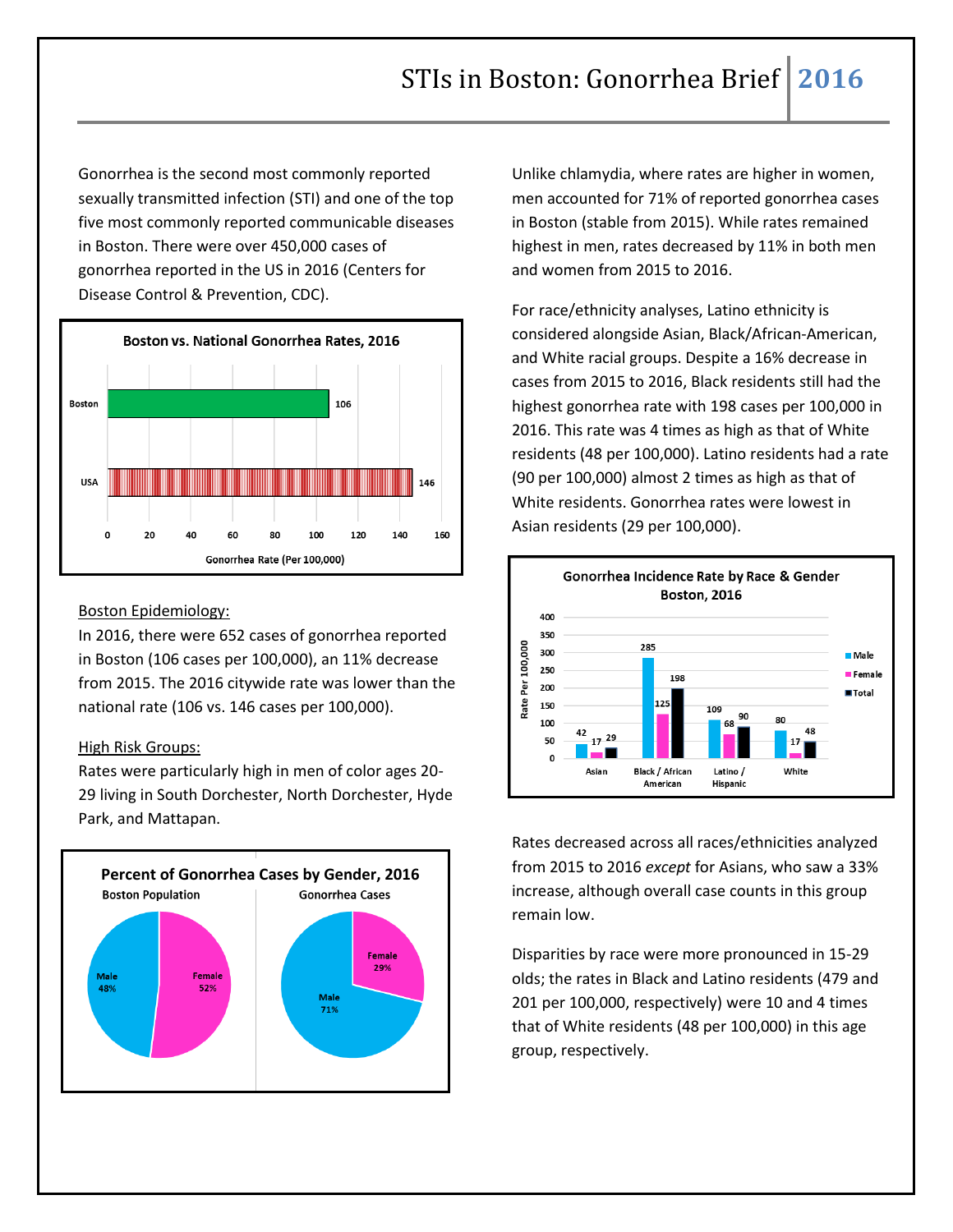Gonorrhea rates were highest in residents 15-29 years old, with 57% of all cases occurring in this age group (174 cases per 100,000). However, there was an 18% decrease in this age group from 2015 to 2016.



White residents were diagnosed at a substantially older age than other races/ethnicities (median age at diagnosis in years: White=34, Black=29, and Latino=20). The median age at diagnosis for men was 7 years older than the median age for women (30 vs. 23, respectively).

Geographically, the overall incidence rate was highest in North Dorchester (188 cases per 100,000). The South End and Roxbury the also had rates above 160 cases per 100,000 (183 and 165 cases per 100,000, respectively). Other neighborhoods with rates exceeding the city-wide rate include: Mattapan and South Dorchester (both with rates of 145 cases per 100,000); and Hyde Park and Jamaica Plain (123 and 116 cases per 100,000, respectively).

*Map 1* shows rates by neighborhood. Mattapan and South Dorchester had rates higher than 500 cases per 100,000 in all residents 15-29 years old (*Map 2*).

Repeat infections are, like chlamydia, a common problem with gonorrhea. 4.5% of cases were diagnosed more than once in 2016. 19.1% of all people diagnosed with gonorrhea in 2016 were found to be co-infected with chlamydia at time of diagnosis.

Gonorrhea Rates by Boston Neighborhood, 2016



Gonorrhea Rates in 15-29 Year Olds, Boston 2016